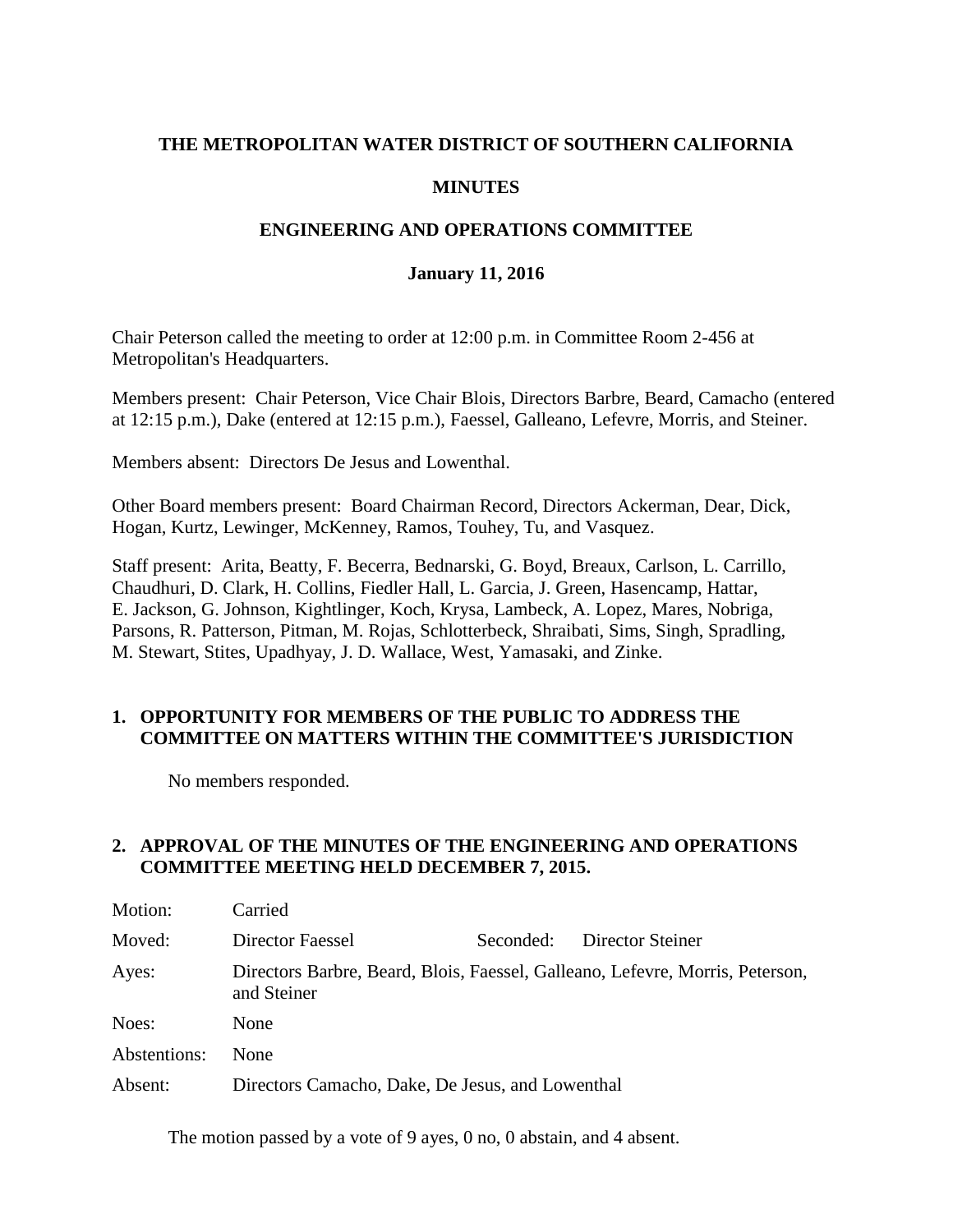## **3. CONSENT CALENDAR ITEMS – ACTION**

| $7 - 2$      | Subject:        | Appropriate \$980,000; and award \$413,186.30 procurement contract<br>to Peerless Pump Company for washwater pumps at the F. E.<br>Weymouth Water Treatment Plant (Approp. 15477)                                                         |  |  |
|--------------|-----------------|-------------------------------------------------------------------------------------------------------------------------------------------------------------------------------------------------------------------------------------------|--|--|
|              | Presented by:   | None                                                                                                                                                                                                                                      |  |  |
|              | Motion:         | Adopt the CEQA determination that the proposed action is<br>categorically exempt, and<br>a. Appropriate \$980,000; and<br>b. Award \$413,186.30 pump procurement contract to Peerless<br>Pump Company for the Weymouth washwater tanks.   |  |  |
| Moved:       | Director Barbre | Seconded:<br>Director Morris                                                                                                                                                                                                              |  |  |
| Ayes:        | and Steiner     | Directors Barbre, Beard, Blois, Faessel, Galleano, Lefevre, Morris, Peterson,                                                                                                                                                             |  |  |
| Noes:        | None            |                                                                                                                                                                                                                                           |  |  |
| Abstentions: | None            |                                                                                                                                                                                                                                           |  |  |
| Absent:      |                 | Directors Camacho, Dake, De Jesus, and Lowenthal                                                                                                                                                                                          |  |  |
|              |                 | The motion passed by a vote of 9 ayes, 0 no, 0 abstain, and 4 absent.                                                                                                                                                                     |  |  |
| $7 - 3$      | Subject:        | Certify the Environmental Impact Report for planned improvements<br>at and near the Robert B. Diemer Water Treatment Plant; and<br>approve the Diemer Upgrades Project for purposes of the California<br><b>Environmental Quality Act</b> |  |  |
|              | Presented by:   | None                                                                                                                                                                                                                                      |  |  |
|              | Motion:         | Certify the Final EIR for planned improvements at and near the<br>Diemer plant; adopt the FOF, the SOC, and the MMRP; and approve<br>the Diemer Upgrades Project for the purposes of CEQA.                                                |  |  |
| Moved:       | Director Barbre | Seconded:<br><b>Director Morris</b>                                                                                                                                                                                                       |  |  |
| Ayes:        | and Steiner     | Directors Barbre, Beard, Blois, Faessel, Galleano, Lefevre, Morris, Peterson,                                                                                                                                                             |  |  |
| Noes:        | None            |                                                                                                                                                                                                                                           |  |  |
| Abstentions: | None            |                                                                                                                                                                                                                                           |  |  |
| Absent:      |                 | Directors Camacho, Dake, De Jesus, and Lowenthal                                                                                                                                                                                          |  |  |

The motion passed by a vote of 9 ayes, 0 no, 0 abstain, and 4 absent.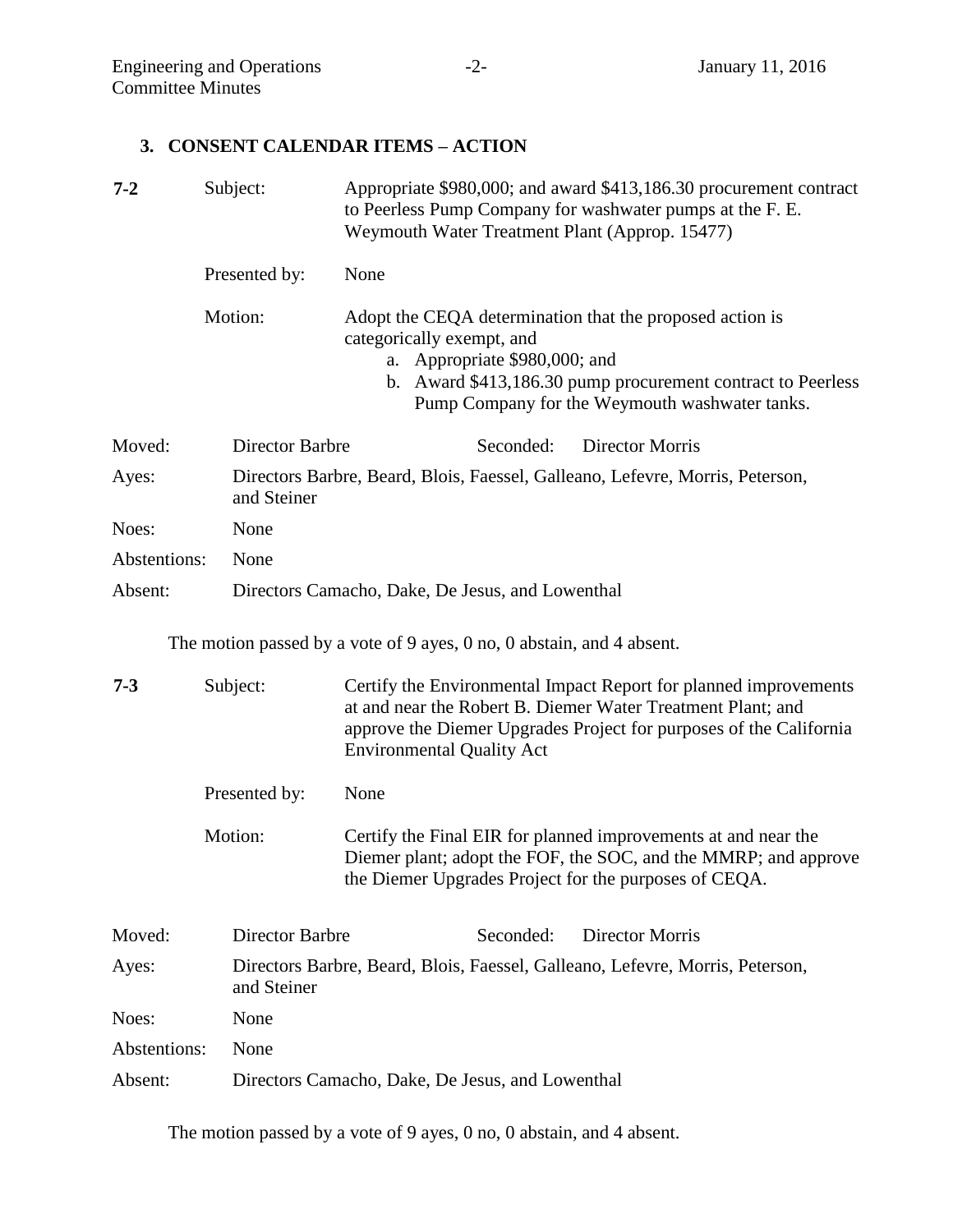| <b>Committee Minutes</b> | <b>Engineering and Operations</b> | $-3-$                                                                                                                                                          | January 11, 2016                                                                                                                          |
|--------------------------|-----------------------------------|----------------------------------------------------------------------------------------------------------------------------------------------------------------|-------------------------------------------------------------------------------------------------------------------------------------------|
| $7 - 5$                  | Subject:                          | Feeder (Approp. 15496)                                                                                                                                         | Appropriate \$1.1 million; and authorize design of urgent prestressed<br>concrete cylinder pipe repairs at two locations on the Sepulveda |
|                          | Presented by:                     | None                                                                                                                                                           |                                                                                                                                           |
|                          | Motion:                           | Adopt the CEQA determination that the proposed action is<br>statutorily exempt, and<br>a. Appropriate \$1.1 million; and<br>locations on the Sepulveda Feeder. | b. Authorize final design of urgent PCCP repairs at two                                                                                   |
| Moved:                   | <b>Director Barbre</b>            | Seconded:                                                                                                                                                      | Director Morris                                                                                                                           |
| Ayes:                    | and Steiner                       |                                                                                                                                                                | Directors Barbre, Beard, Blois, Faessel, Galleano, Lefevre, Morris, Peterson,                                                             |
| Noes:                    | None                              |                                                                                                                                                                |                                                                                                                                           |
| Abstentions:             | None                              |                                                                                                                                                                |                                                                                                                                           |
| Absent:                  |                                   | Directors Camacho, Dake, De Jesus, and Lowenthal                                                                                                               |                                                                                                                                           |

The motion passed by a vote of 9 ayes, 0 no, 0 abstain, and 4 absent.

Directors Camacho and Dake entered the meeting at 12:15 p.m.

# **4. OTHER BOARD ITEMS – ACTION**

| $8-1$ | Subject:      | Appropriate \$4.25 million; and authorize design of four<br>rehabilitation projects along the Colorado River Aqueduct<br>(Approp.15483)                                                                                                                                                                                                                                                                                                                                                 |
|-------|---------------|-----------------------------------------------------------------------------------------------------------------------------------------------------------------------------------------------------------------------------------------------------------------------------------------------------------------------------------------------------------------------------------------------------------------------------------------------------------------------------------------|
|       | Presented by: | Water System Operations Group Team Manager Mickey Chaudhuri<br>and Engineering Services Group Team Manager Francisco Becerra                                                                                                                                                                                                                                                                                                                                                            |
|       | Motion:       | Adopt the CEQA determination that the proposed action is<br>categorically exempt, and<br>a. Appropriate \$4.25 million;<br>b. Authorize design to improve drainage at each CRA<br>pumping plant;<br>c. Authorize preliminary design to replace the CRA domestic<br>water systems;<br>d. Authorize design of conduit structural protection at 22<br>locations along the aqueduct; and<br>Authorize preliminary design to control erosion at eight<br>e.<br>locations along the aqueduct. |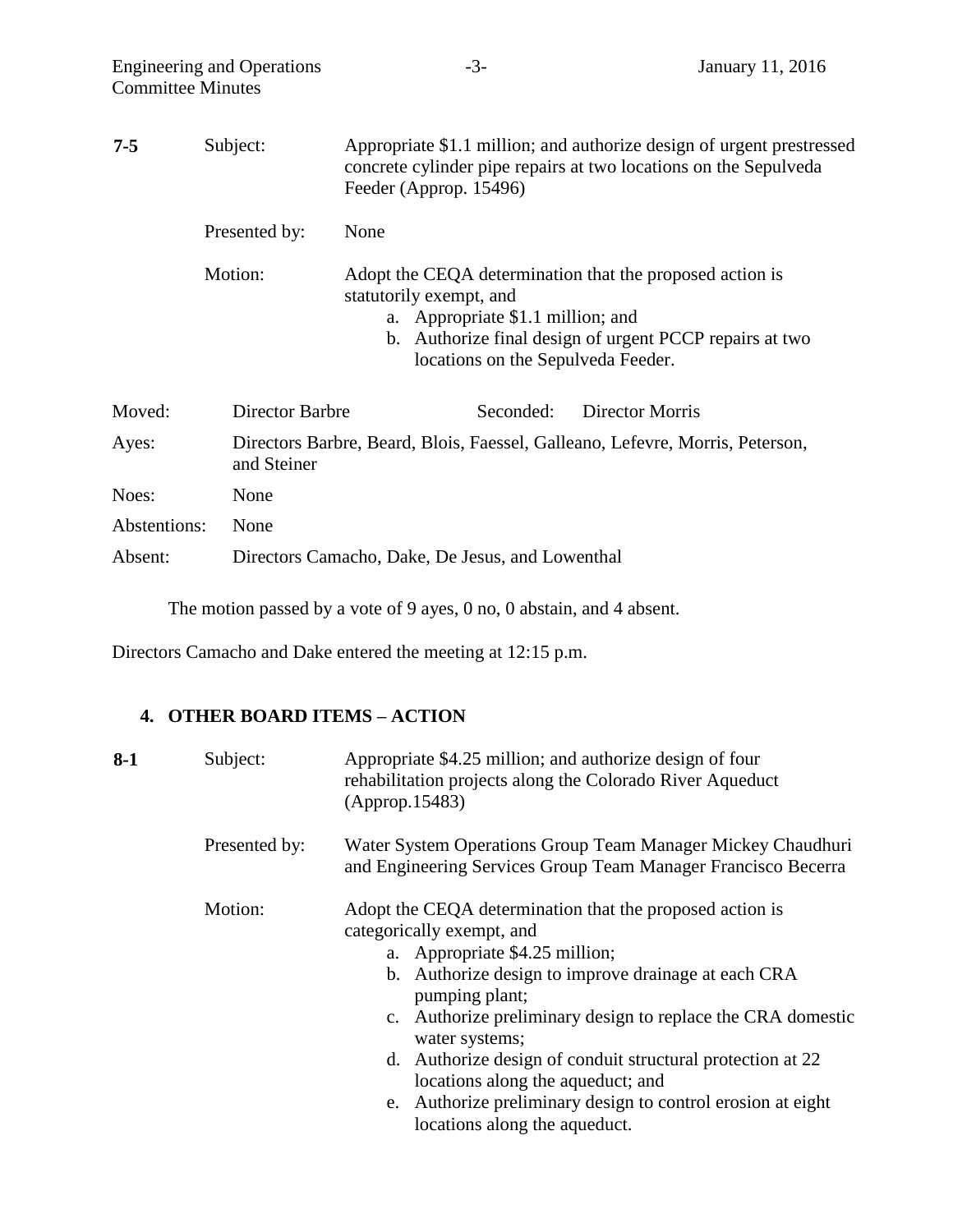| Moved:       | <b>Director Steiner</b> | <b>Director Morris</b><br>Seconded:                                                                                                                                                                                                                                                                                              |  |  |
|--------------|-------------------------|----------------------------------------------------------------------------------------------------------------------------------------------------------------------------------------------------------------------------------------------------------------------------------------------------------------------------------|--|--|
| Ayes:        |                         | Directors Barbre, Beard, Blois, Camacho, Dake, Faessel, Galleano, Lefevre,<br>Morris, Peterson, and Steiner                                                                                                                                                                                                                      |  |  |
| Noes:        | None                    |                                                                                                                                                                                                                                                                                                                                  |  |  |
| Abstentions: | None                    |                                                                                                                                                                                                                                                                                                                                  |  |  |
| Absent:      |                         | Directors De Jesus and Lowenthal                                                                                                                                                                                                                                                                                                 |  |  |
|              |                         | The motion passed by a vote of 11 ayes, 0 no, 0 abstain, and 2 absent.                                                                                                                                                                                                                                                           |  |  |
| $8 - 2$      | Subject:                | Appropriate \$2.7 million; and authorize design of two pump<br>reliability projects at the Colorado River Aqueduct pumping plants<br>(Approp. 15481)                                                                                                                                                                             |  |  |
|              | Presented by:           | Engineering Services Group Senior Engineer Ish Singh                                                                                                                                                                                                                                                                             |  |  |
|              | Motion:                 | Adopt the CEQA determination that the proposed actions are<br>categorically exempt, and<br>a. Appropriate \$2.7 million;<br>b. Authorize final design of discharge line isolation couplings<br>at the Colorado River Aqueduct pumping plants; and<br>Authorize design to replace overhead cranes at each of the<br>c.<br>plants. |  |  |
| Moved:       | <b>Director Dake</b>    | Seconded:<br><b>Director Barbre</b>                                                                                                                                                                                                                                                                                              |  |  |
| Ayes:        |                         | Directors Barbre, Beard, Blois, Camacho, Dake, Faessel, Galleano, Lefevre,<br>Peterson, and Steiner                                                                                                                                                                                                                              |  |  |
| Noes:        | None                    |                                                                                                                                                                                                                                                                                                                                  |  |  |
| Abstentions: | Director Morris         |                                                                                                                                                                                                                                                                                                                                  |  |  |
| Absent:      |                         | Directors De Jesus and Lowenthal                                                                                                                                                                                                                                                                                                 |  |  |

The motion passed by a vote of 10 ayes, 0 no, 1 abstain, and 2 absent.

# **5. BOARD INFORMATION ITEMS**

None

## **6. COMMITTEE ITEMS**

None